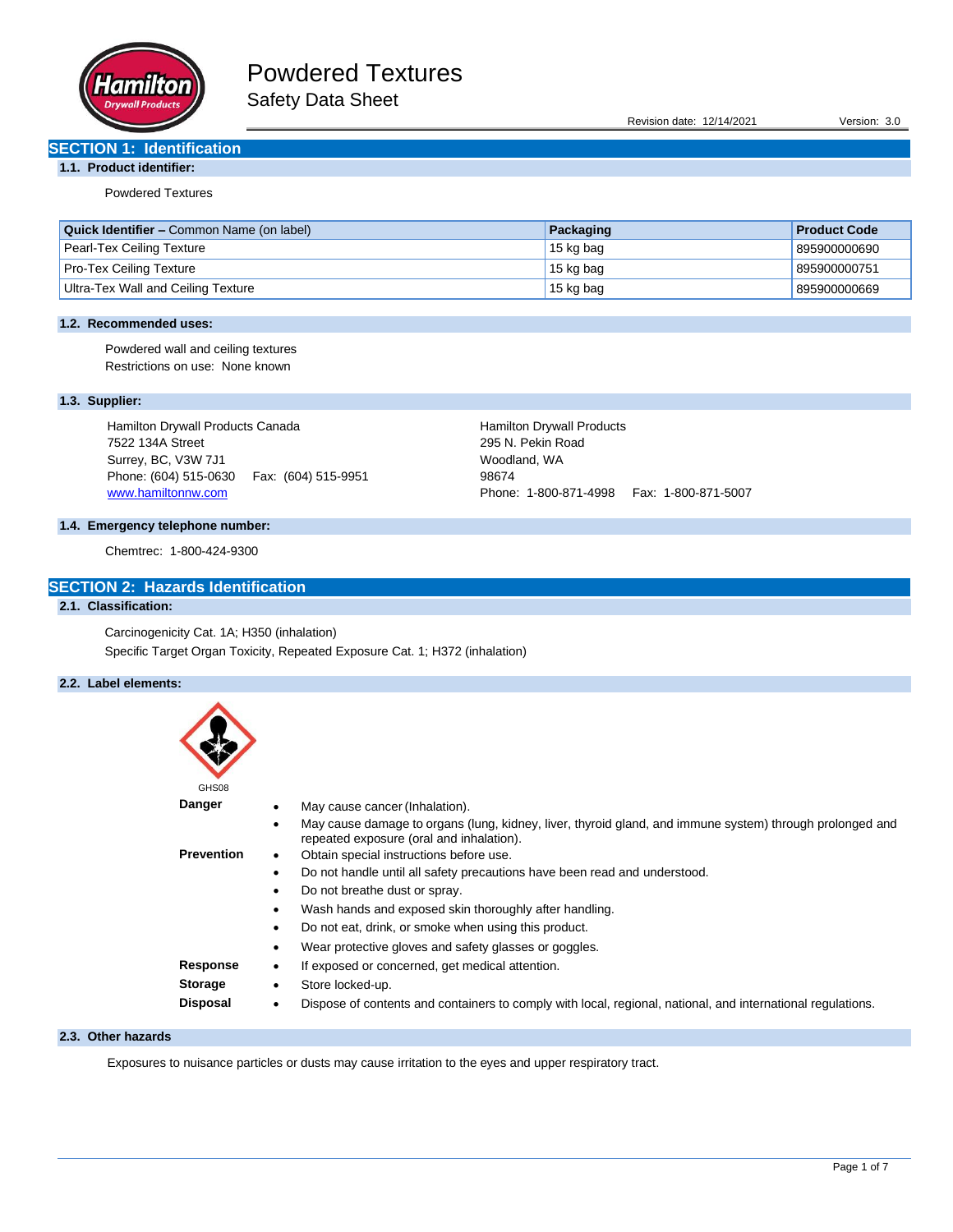

Revision date: 12/14/2021 Version: 3.0

## **SECTION 3: Composition / Information on Ingredients**

| <b>Chemical Name</b>                                                                                  | <b>CAS No.</b> | <u>Wt. %</u> |
|-------------------------------------------------------------------------------------------------------|----------------|--------------|
| Calcium carbonate                                                                                     | 1317-65-3      | 93           |
| Perlite                                                                                               | 93763-70-3     |              |
| Titanium dioxide                                                                                      | 13463-67-7     |              |
| Attapulgite clay                                                                                      | 12174-11-7     |              |
| Total Crystalline silica – Not added directly but present as an impurity in ingredients listed above. | 14808-60-7     | $0.2 - 0.5$  |

## **SECTION 4: First Aid Measures**

### **4.1. Description of first aid measures:**

**Inhalation:** If breathing is difficult, remove affected person to fresh air and keep at rest in a position comfortable for breathing. If exposed or concerned: Get medical attention.

**Eye Contact:** Rinse cautiously with water for several minutes. Remove contact lenses if present and easy to do. Continue rinsing. If irritation persists get medical attention.

**Skin Contact:** If on skin, wash with plenty of soap and water. If skin irritation or rash occurs get medical advice. Take off contaminated clothing and wash it before reuse.

**Ingestion:** If swallowed, call a POISON CENTER or doctor. Rinse mouth. Never give anything by mouth if victim is rapidly losing consciousness, or is unconscious or convulsing.

#### **4.2. Most important symptoms / effects acute and delayed:**

**Inhalation:** Exposures to airborne dust may cause irritation to the upper respiratory tract; symptoms of exposure may include sneezing, coughing and sore throat.

Prolonged or repeated exposure to fine airborne crystalline silica dust may cause damage to lung tissue, a disease called silicosis. Symptoms of silicosis include cough, shortness of breath upon exertion and chest tightness. The symptoms of silicosis develop following long-term exposures to airborne dusts containing silica. May cause lung cancer by inhalation.

**Eye Contact:** Dust particles may cause mechanical irritation.

**Skin Contact:** Dust particles may cause mechanical irritation.

**Ingestion:** If swallowed, may cause stomach discomfort.

#### **4.3. Indication of any immediate medical attention and special treatment needed:**

Not applicable

### **SECTION 5: Fire-Fighting Measures**

### **5.1. Extinguishing media:**

Use water and other extinguishing media appropriate to the surrounding fire conditions. Unsuitable extinguishing media: None known.

#### **5.2. Special hazards arising from the product:**

Product is not flammable and does not support combustion.

#### **5.3. Special protective equipment and precautions for fire-fighters:**

As for any fire, fire-fighters protective clothing and positive pressure SCBA may be necessary.

### **SECTION 6: Accidental Release Measures**

## **6.1. Personal precautions, protective equipment and emergency procedures:**

Wear adequate personal protective equipment, including an appropriate respirator as indicated in Section 8. Isolate spill area, preventing entry by unauthorized persons. Ventilate the spill area if airborne dust is present.

#### **6.2. Environmental precautions:**

Prevent releases into the environment.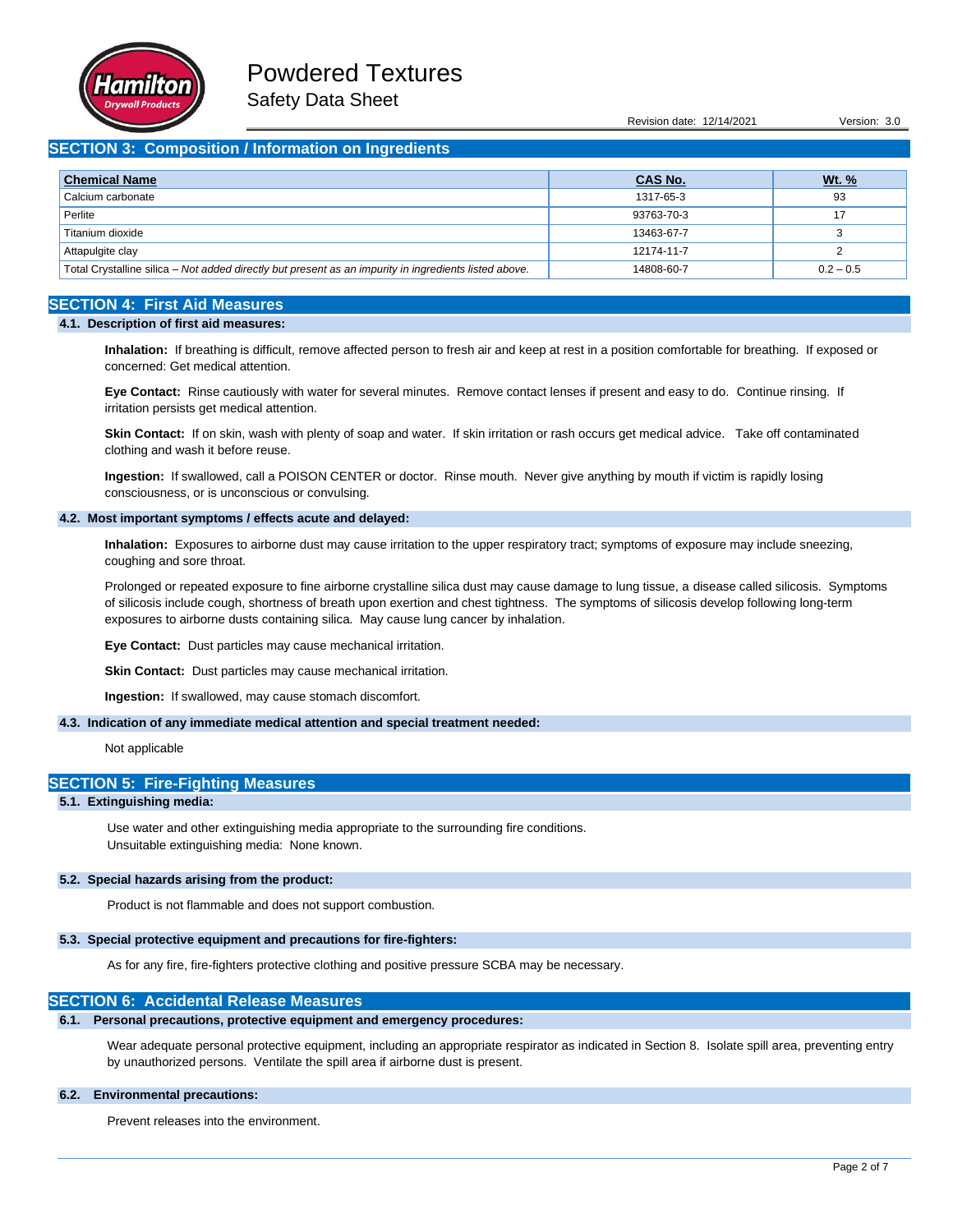

### **6.3. Methods and material for containment and cleaning-up:**

Use methods that avoid raising dust in the air. Scoop or shovel spilled material or vacuum dust with equipment fitted with a HEPA filter and place in a closed, labelled waste container. Small spills may be picked up with a damp cloth or mop.

## **SECTION 7: Handling and Storage**

#### **7.1. Precautions for safe handling:**

Obtain special instructions before use.

Do not handle until all safety precautions have been read and understood.

Do not breathe airborne dusts or spray.

Wear eye protection and gloves.

In workplaces where occupational exposure limits are exceeded, wear appropriate respiratory protection. (See Section 8).

Read the label and follow the directions for use.

Wash hands and exposed skin thoroughly after handling.

Do not eat, drink or smoke in the workplace where this product is handled.

#### **7.2. Conditions for safe storage, including any incompatibilities:**

Store in dry conditions and protected from weather. Keep containers closed when not in use. Keep out of reach of children.

### **SECTION 8: Exposure Controls / Personal Protection**

## **8.1. Control parameters:**

**Occupational Exposure Limits:** Consult local authorities for acceptable exposure limits.

| Ingredient                 | <b>ACGIH<sup>®</sup> TLV<sup>®</sup></b>                                   | <b>U.S. OSHA PEL</b>                                                                                                                                           | <b>RSST VEMP (CNESST – Quebec)</b>                                    |
|----------------------------|----------------------------------------------------------------------------|----------------------------------------------------------------------------------------------------------------------------------------------------------------|-----------------------------------------------------------------------|
| Calcium carbonate          | Not established                                                            | 15 mg/m <sup>3</sup> (total dust)<br>5 mg/m <sup>3</sup> (respirable fraction)                                                                                 | 10 mg/m $3$ (total dust)                                              |
| Perlite                    | Not established                                                            | Not established                                                                                                                                                | 15 mg/m <sup>3</sup> (total dust)<br>5 mg/m <sup>3</sup> (respirable) |
| Titanium dioxide           | 10 mg/m $3$                                                                | 15 mg/m <sup>3</sup> (total dust)                                                                                                                              | 10 mg/m $3$ (total dust)                                              |
| Attapulgite clay           | 10 mg/m $3$ (inhalable)<br>3 mg/m <sup>3</sup> (respirable)<br><b>PNOS</b> | 15 mg/m <sup>3</sup> (total dust)<br>5 mg/m <sup>3</sup> (respirable fraction)<br>Table Z-3 Mineral dust                                                       | 1 fibre/ $cm3$                                                        |
| Crystalline silica, quartz | $0.025$ mg/m <sup>3</sup> (respirable)                                     | Quartz (total dust):<br>30 mg/m <sup>3</sup> / %SiO <sub>2</sub> +2)<br>Quartz (respirable):<br>$0.05$ mg/m <sup>3</sup> / (%SiO <sub>2</sub> +2)<br>Table Z-3 | $0.1 \text{ mg/m}^3$ (respirable)                                     |

## **8.2. Exposure controls:**

**Engineering Controls:** General ventilation is adequate for application of product in its original form. If airborne particulates are generated, monitor concentrations in air and provide local exhaust ventilation when any exposure guideline is exceeded. Dust collection systems must be designed and maintained to prevent the accumulation and recirculation of respirable silica into the workplace air.

If engineering controls and work practices are not effective in controlling exposure to this material or if adverse health symptoms are experienced, wear suitable personal protection equipment including approved respiratory protection.

**Eye/Face Protection:** Wear safety glasses or goggles.

Skin Protection: Wear protective gloves; e.g. nitrile gloves. Where workplace conditions generate dust, wear protective clothing; e.g. coveralls. Launder contaminated clothing before re-wearing, or discard.

**Respiratory Protection:** When dust or spray concentrations in air exceed the occupational exposure guideline, wear an approved airpurifying respirator.

NIOSH recommendations for Crystalline silica (respirable dust); concentrations in air: Up to 0.5 mg/m<sup>3</sup>: particulate respirator equipped with an N95, R95, or P95 filter (including N95, R95, and P95 filtering facepieces) except quarter-mask respirators. The following filters may also be used: N99, R99, P99, N100, R100, P100.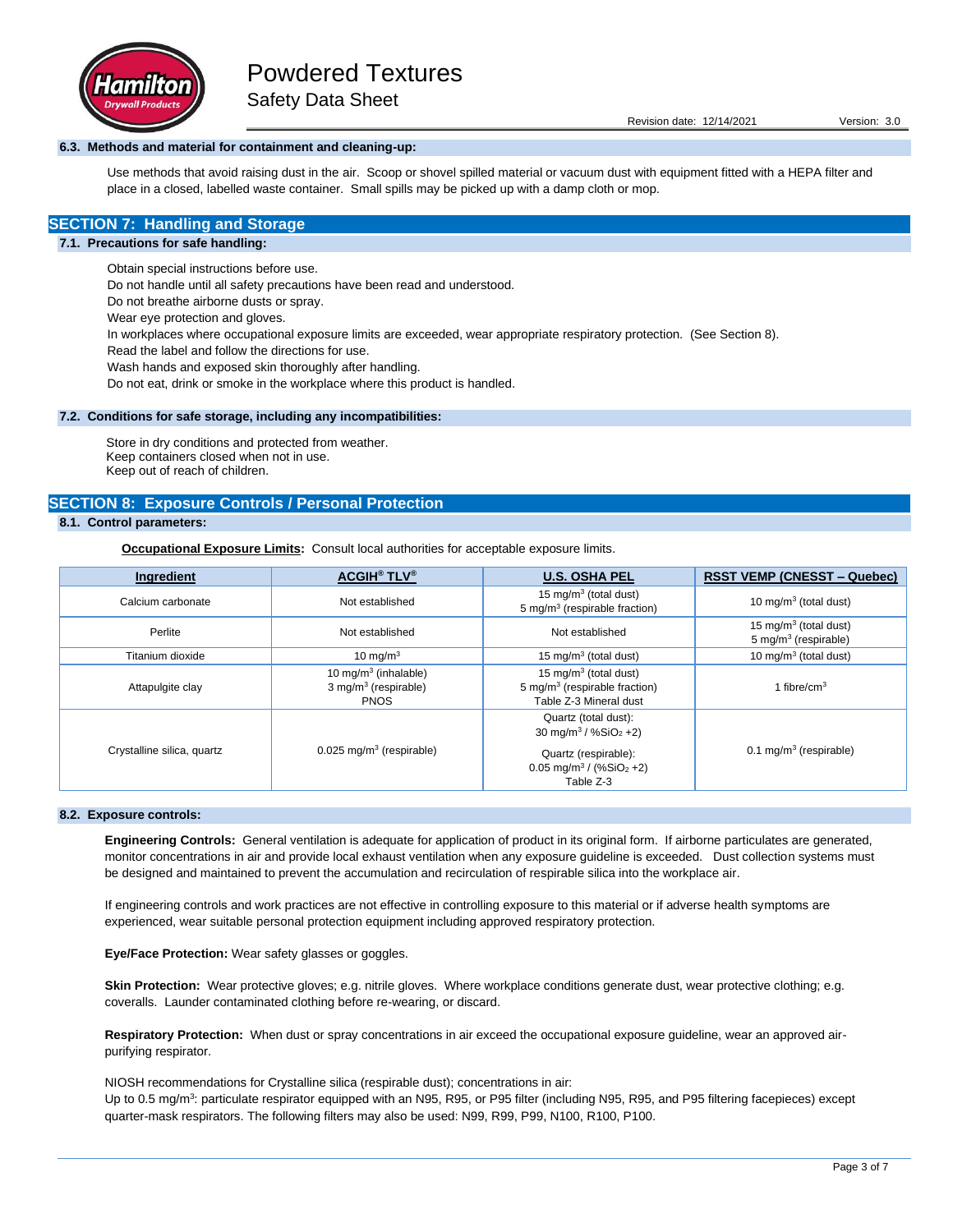

Up to 1.25 mg/m<sup>3</sup>: Powered air-purifying respirator with high-efficiency particulate filter; or SAR operated in a continuous-flow mode. Up to 2.5 mg/m<sup>3</sup>: air-purifying, full-facepiece respirator with an N100, R100, or P100 filter. Up to 25 mg/m<sup>3</sup> Positive pressure SAR.

A respiratory protection program that meets the regulatory requirement, such as OSHA's 29 CFR 1910.134, ANSI Z88.2 or Canadian Standards Association (CSA) Standard Z94.4, must be followed whenever workplace conditions warrant a respirator's use.

## **SECTION 9: Physical and Chemical Properties**

## **9.1. Information on basic physical and chemical properties:**

| Appearance                                     |           | : Solid. Off white powder, may contain small perlite or polystyrene aggregate |
|------------------------------------------------|-----------|-------------------------------------------------------------------------------|
| Odour                                          |           | Faint                                                                         |
| Odour threshold                                |           | Not available                                                                 |
| рH                                             |           | $\div$ 7 – 10 (aqueous slurry)                                                |
| Melting point / Freezing point                 |           | Not available                                                                 |
| Initial boiling point and boiling range        | $\bullet$ | Not available                                                                 |
| Flash point                                    |           | Not applicable                                                                |
| Flammability                                   |           | Not flammable or combustible                                                  |
| Auto-ignition temperature                      |           | Not available                                                                 |
| Upper / lower flammability or explosive limits |           | Not applicable                                                                |
| Evaporation rate                               |           | Not applicable                                                                |
| Vapor pressure                                 |           | Not applicable                                                                |
| Vapor density                                  |           | Not applicable                                                                |
| Relative density                               |           | $0.4 - 2.0$ (water = 1)                                                       |
| Solubility (ies)                               |           | Low solubility in water $(<5\%)$                                              |
| Partition coefficient (n-octanol / water)      | ۰.        | Not available                                                                 |
| Decomposition temperature                      |           | Not available                                                                 |
| Viscosity                                      |           | Not applicable                                                                |
| VOC content                                    |           | : $<$ 1 g/L                                                                   |
|                                                |           |                                                                               |

## **SECTION 10: Stability and Reactivity**

## **10.1. Reactivity:**

Not reactive under normal conditions of use.

### **10.2. Chemical stability:**

Normally stable.

### **10.3. Possibility of hazardous reactions:**

None known.

#### **10.4. Conditions to avoid:**

Avoid accumulations of dust.

#### **10.5. Incompatible materials:**

Strong acids. Strong oxidizing agents.

#### **10.6. Hazardous decomposition products:**

Calcium oxide, corrosive fumes, may form if product is exposed to extreme heat 825 °C (1517 °F).

## **SECTION 11: Toxicological Information**

**11.1. Information on toxicological effects:**

### **Likely routes of exposure**

Inhalation; Skin contact; Eye contact.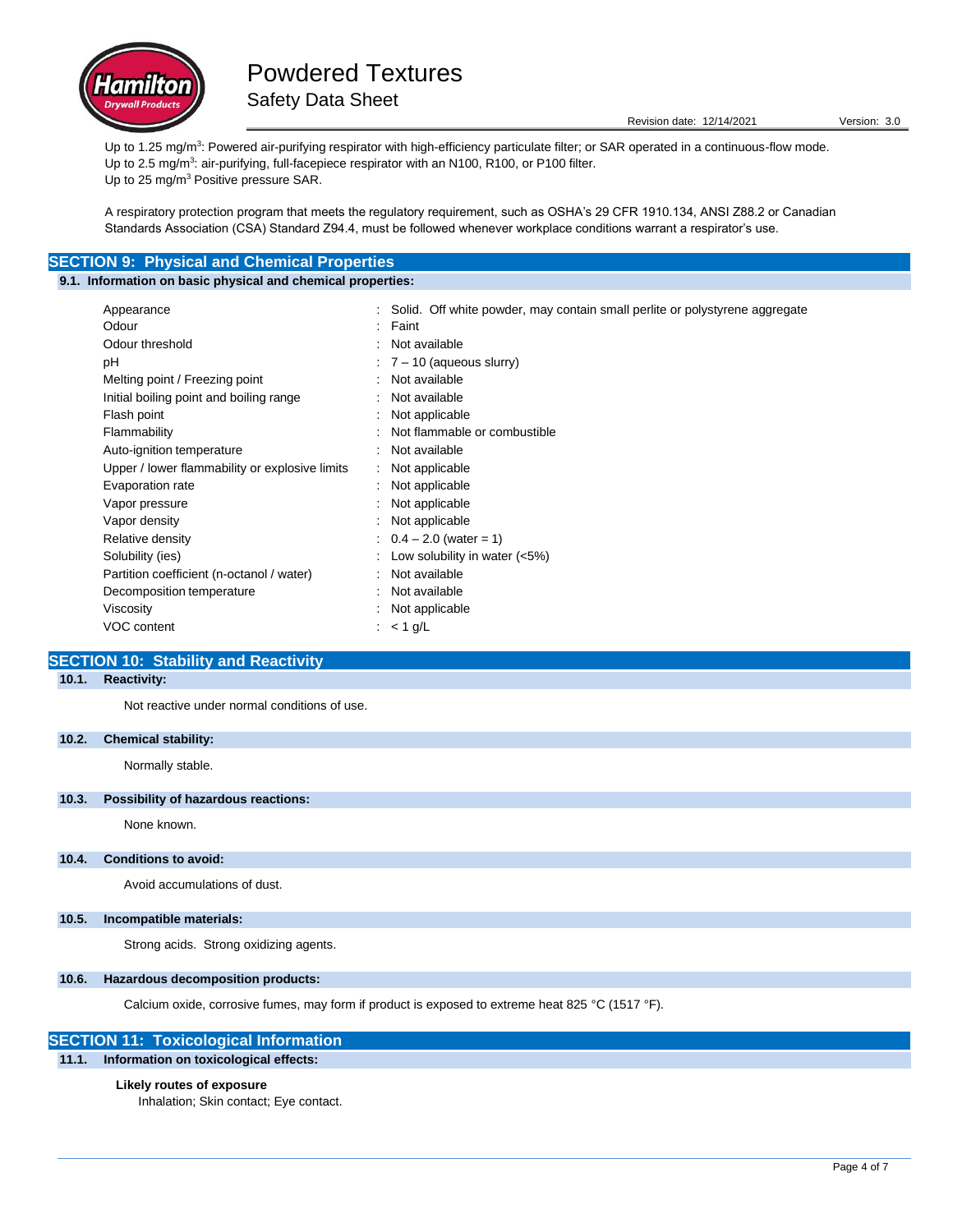

## **Acute toxicity**

**Inhalation:** Data not available. None of the natural mineral component substances are toxic or harmful by inhalation.

**Ingestion:** Data not available. None of the natural mineral component substances are toxic or harmful if swallowed.

**Skin:** Data not available. Component natural mineral component substances are not known to be absorbed through the skin.

#### **Acute toxicity data:**

Acute toxicity estimate (oral) of the mixture: >7000 mg/kg (rat) based on data for the component substances. Low dermal and inhalation acute toxicity based on evidence from animal tests.

| Ingredient                      | $LD_{50}$ Oral (mg/kg) | $LD_{50}$ Dermal (mg/kg) | $LC_{50}$ Inhalation (ppm, 4 hrs.) |
|---------------------------------|------------------------|--------------------------|------------------------------------|
| 6450 (rat)<br>Calcium carbonate |                        | Not available            | Not available                      |
| Perlite<br>>13000 mg/kg (mouse) |                        | Not available            | Not available                      |
| Titanium dioxide                | >25000 mg/kg (rat)     | >10000 mg/kg (rabbit)    | $>6820$ mg/m <sup>3</sup> (rat)    |

#### **Skin corrosion / irritation**

Data not available. May cause skin dryness and abrasive irritation in contact with the skin.

#### **Serious eye damage / irritation**

Data not available. Particulates in the eye may cause irritation by mechanical action.

#### **STOT (Specific Target Organ Toxicity) – Single exposure**

Data not available

#### **STOT (Specific Target Organ Toxicity) – Repeated exposure**

Repeated exposures to particles containing crystalline silica can cause lung disease (silicosis).

Silicosis is characterized by lung lesions. Symptoms of silicosis include shortness of breath and cough, decreased lung function and weakness.

There is limited evidence of kidney, liver, thyroid gland, and immune system disease in humans following occupational exposures to crystalline silica.

#### **Aspiration hazard**

Does not meet criteria for classification for aspiration toxicity.

#### **Sensitization – respiratory and/or skin**

Not known to be a respiratory or skin sensitizer.

#### **Carcinogenicity**

Crystalline Silica:

IARC Crystalline Silica in the form of quartz or cristobalite from occupational sources should be classified as carcinogenic to humans (Group 1).

ACGIH<sup>®</sup> in the form of quartz or cristobalite as A2: Suspected human carcinogen.

Crystalline silica, respirable size, is listed in the Report on Carcinogens by NTP (National Toxicology Program) as known to be a human carcinogen.

#### Titanium dioxide:

IARC long-term inhalation to high concentrations of ultrafine Titanium dioxide is possibly carcinogenic to humans (Group 2B) based on inadequate evidence in humans and sufficient evidence in experimental animals.

ACGIH® A4: Not classifiable as a human carcinogen.

NTP: not listed in Report on Carcinogens.

#### **Reproductive toxicity**

Data no available

#### **Germ cell mutagenicity**

Data not available

#### **Interactive effects**

Tobacco smoking in combination with inhalable silica exposures may have higher risk of developing lung disease. Persons who develop silicosis have a higher risk of contracting tuberculosis if exposed to the tuberculosis bacteria.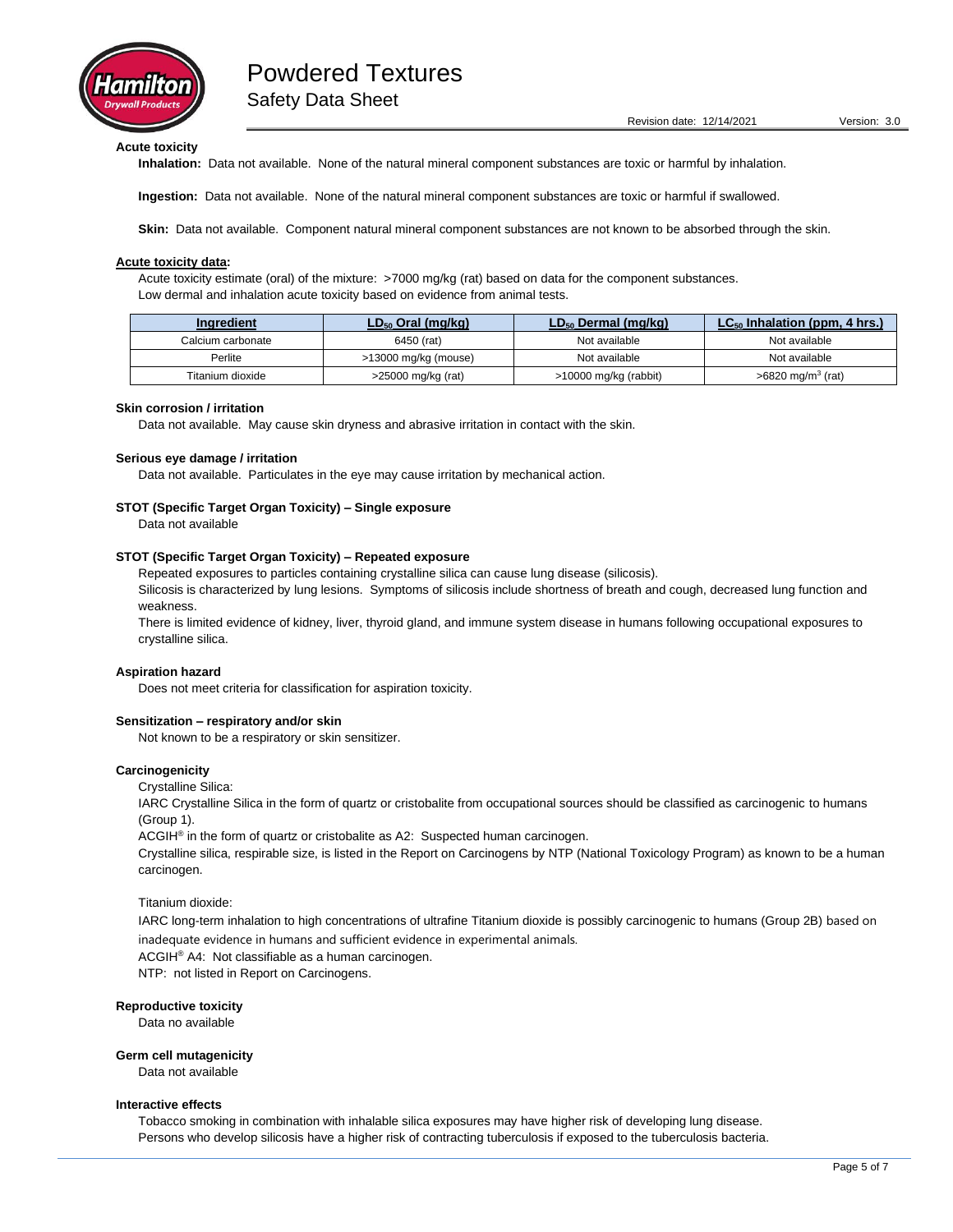

| Revision date: 12/14/2021 | Version: 3.0 |  |
|---------------------------|--------------|--|
|                           |              |  |

## **SECTION 12: Ecological Information**

## **12.1. Toxicity:**

Ecotoxicity data are not available. Composed of natural source minerals.

## **12.2. Persistence and degradability:**

Not available

## **12.3. Bioaccumulative potential:**

Not available

## **12.4. Mobility in soil:**

Not available

## **12.5. Other adverse effects:**

Not available

# **SECTION 13: Disposal Considerations**

## **13.1. Disposal methods:**

Dispose of as an inert solid.

**SECTION 14: Transport Information**

Do NOT discharge into any drains or sewers.

The required hazard evaluation of the waste and compliance with the applicable hazardous waste laws are the responsibility of the user. Dispose of contents/container in accordance with local, regional, national and international regulations.

| 14.1. | <b>UN number:</b>                                                                  |
|-------|------------------------------------------------------------------------------------|
|       | Not regulated by international transport regulations (IMDG, UN Model Regulations). |
| 14.2. | UN proper shipping name:                                                           |
|       | Not applicable                                                                     |
| 14.3. | Transport hazard class(es):                                                        |
|       | Not applicable                                                                     |
| 14.4. | Packaging group:                                                                   |
|       | Not applicable                                                                     |
| 14.5. | <b>Environmental hazards:</b>                                                      |
|       | Not available                                                                      |
| 14.6. | <b>Special precautions for user:</b>                                               |
|       | Not available                                                                      |
| 14.7. | U.S. Hazardous Materials Regulation (DOT 49CFR):                                   |
|       | Not regulated                                                                      |
| 14.8. | <b>Canada Transportation of Dangerous Goods (TDG) Regulations:</b>                 |
|       | Not regulated                                                                      |
|       |                                                                                    |
|       |                                                                                    |
|       |                                                                                    |